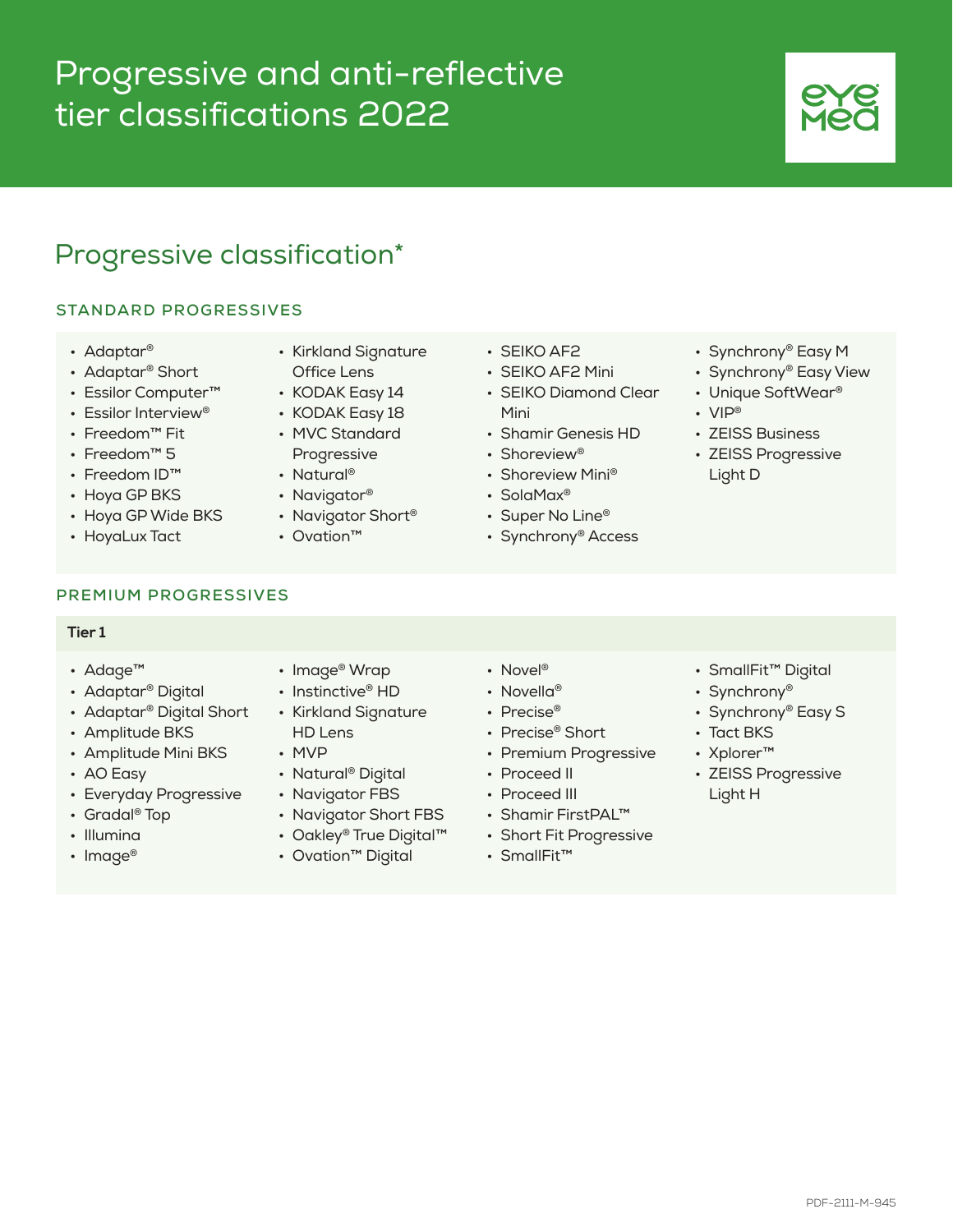# Progressive and anti-reflective tier classifications 2022

### **Tier 2**

- Costa Base
- DST Custom Plus
- Element™
- GT2™
- GT2™ Short
- HD WorkSpace™
- Hoya Amplitude HD3
- Hoya Amplitude HD3 Mini SEIKO PC Wide Computer
- Hoya Sumit cd BKS
- Hoya Sumit ECP BKS
- Ideal™
- Ideal Short™
- IOT Everyday
- **Tier 3**
- AO Easy HD
- Autograph II Attitude™ Wrap
- Autograph II Office
- Compact Ultra™ HD
- Costa C-Scape Fashion
- Costa C-Scape Sport
- Costa Essential
- Definity™
- Definity Short™
- DST Custom Plus HD • DST Custom Plus HD
- Sun Wrap • Hoya Array Fixed
- Hoya Array VL
- HoyaLux iD LifeStyle 2™ **Clarity**
- HoyaLux iD LifeStyle 2™ Clarity CD
- HoyaLux iD LifeStyle 2™ **Harmony**
- KODAK Precise® PB
- KODAK Precise® PB Short Synchrony® Access HD
- Nikon Presio I Digital
- Oakley® OTD II
- Oakley® OTD™ Advance
- Premier Progressive
- Ray-Ban® Base II
- 

• HoyaLux iDLifeStyle 2™

- Signet Armorlite DirecTek™
- Signet Armorlite DirecTek™ Short

Harmony CD • Hoya iD Screen • Hoya iD Space • Hoya iD Zoom • Ideal™ Advanced • Ideal™ Advanced Wrap

• IOT Ultimate • IOT Universal • IsSential

• KODAK Unique™ • KODAK Unique DRO™

• Oakley® OTD™ Advanced III • Oakley® OTD™ Advance Plus • Precise® Digital • Precise® Digital Short • Ray-Ban® Tuned III • Ray-Ban® Varilux Comfort Max

• Succeed

- Succeed WS
- 
- Synchrony® Easy Adapt
- Synchrony® Easy View HD
- Synchrony® Easy View M HD
- Synchrony® Easy View S HD
- Synchrony® Easy Wear
- TruClear<sup>®</sup>
- Varilux Comfort 2®
- Varilux Comfort 2® Short
- Varilux Comfort® DRx
- Shamir Autograph III Attitude® Fashion
- Shamir Autograph III Attitude® Fashion Short
- Shamir Autograph III Attitude® Sport
- Shamir Computer™
- Shamir Golf™ Progressive Varilux Comfort® W2+
- Shamir InTouch™
- Shamir Spectrum+™
- Shamir WorkSpace™
- Supercede II
- Superior Progressive
- Synchrony® Easy Wear HD
- Synchrony® PAL
- Starter HDS
	- HD
	- Synchrony® Ultra HD
	- Synchrony® Work & Go HD

• Synchrony® Work & Office HD

• Varilux Comfort® DRx Short

• Workspace

Light V

• Workday Progressive

• ZEISS SmartLife Digital

• ZEISS Digital Wrap • ZEISS Progressive

- Synchrony® Work & Read HD
- TruClear<sup>®</sup> SD
- Varilux Comfort Max
- Varilux Comfort Max Fit
- 
- Varilux Comfort® W2+ Fit
- Varilux® Panamic
- Varilux<sup>®</sup> Physio<sup>®</sup>
- Varilux® Physio® DRx
- Varilux® Physio® DRx **Short**
- Varilux® Physio® Short
- Varilux® Stylistic Wrap
- ZEISS EnergizeMe
- Synchrony® Performance ZEISS Offilens
	- ZEISS Progressive SmartLife Pure (S, M, L)

Other premium progressives